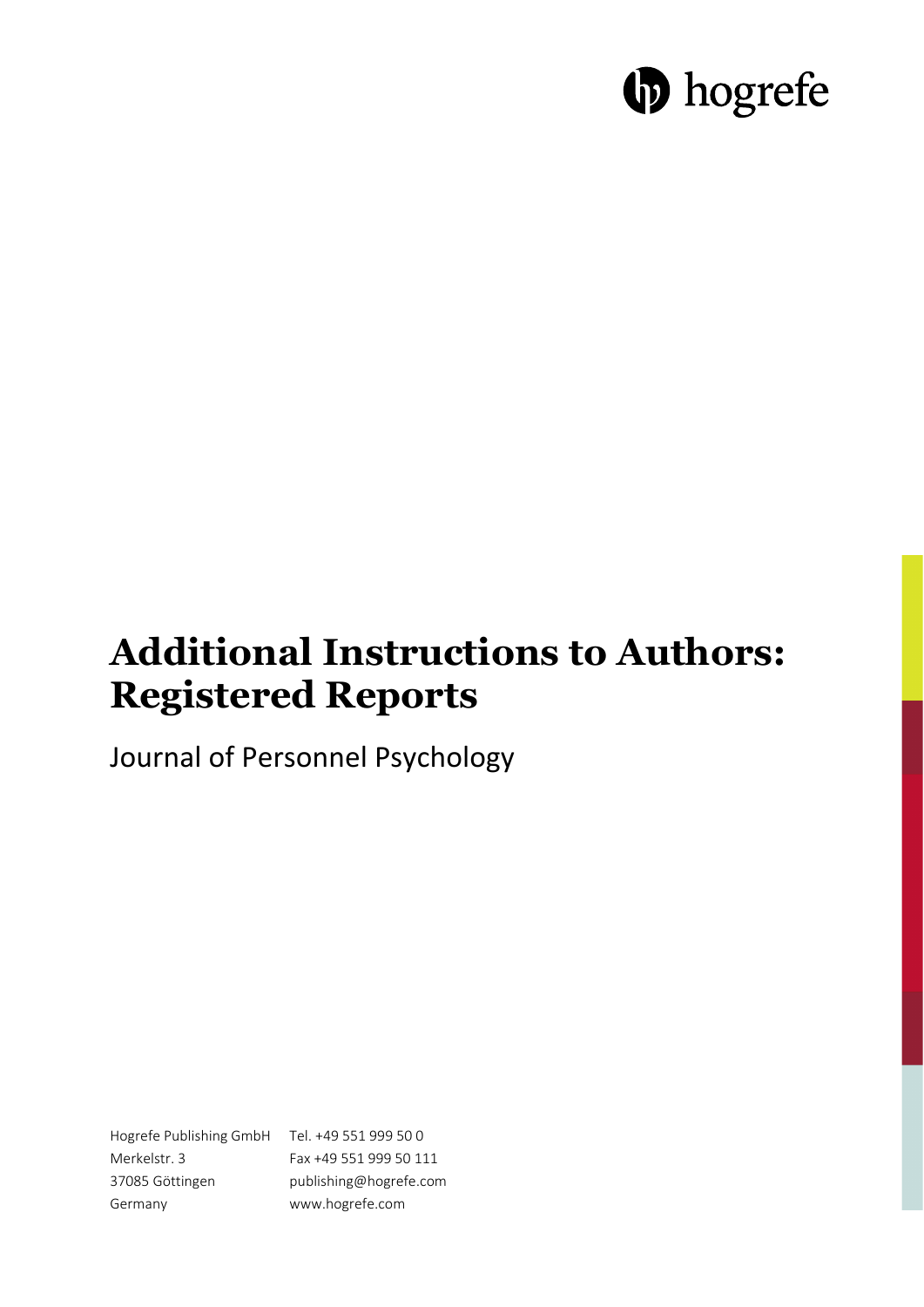The *Journal of Personnel Psychology* is joining a growing number of journals in many fields of empirical research and now invites article submissions in the format of *Registered Reports*. These are a form of empirical article in which the introduction, methods, and proposed analyses are preregistered and reviewed *prior* to research being conducted. This format of article seeks to neutralize a variety of inappropriate research practices, including inadequate statistical power, selective reporting of results, undisclosed analytic flexibility, and publication bias (Chambers, 2013). Pre-registered submissions based on already conducted research (or secondary data) are also welcome at the *Journal of Personnel Psychology,* but represent a different type of submissions (called *Hybrid Registered Reports*), detailed guidelines for which are described in a separate document.

Initial submissions will be triaged by the action editor (e.g., comprehensiveness, clarity, etc). Those that pass triage will then be sent for in-depth blind peer review (Stage 1). Following review, the article will then be either rejected, returned for revision and resubmission, or accepted in principle for publication. Following in principle acceptance (IPA), the authors will then conduct the registered research and finally produce a more traditionally formatted manuscript that includes a Results and Discussion section (Stage 2). Pending quality checks and a sensible interpretation of the findings, the manuscript will be published regardless of the results.

### **Guidelines for Authors and Reviewers**

#### **Stage 1: Initial manuscript submission and review**

Before sending for in-depth peer review, the editorial team will assess registered report submissions for adherence to basic requirements. These Stage 1 submissions should include the manuscript (details below) and a brief cover letter.

The cover letter should include:

- A statement identifying any conflicts of interests.
- A statement identifying whether data are planned to be collected in the registered research but to be reported in any other publication and if so how and why.
- A statement confirming that, following Stage 1 *in principle acceptance*, the authors agree to register their approved protocol on the Open Science Framework (https://osf.io/) or other recognised repository, either publicly or under private embargo until submission of the Stage 2 manuscript. Accepted protocols can be quickly and easily registered using a tailored mechanism for Registered Reports on the Open Science Framework: https://osf.io/rr/

#### **Research Proposal**

Stage 1 submissions should include the following sections:

- **Introduction**
	- o A review of the relevant literature that motivates the research question and a full description of the study aims and hypotheses. A strong theoretical and/or conceptual rationale is provided. The work proposed can be inductive or deductive in nature. Also welcome are independent replications of earlier work using either the exact same (direct replications) or advanced methods (e.g., extensions to multiple sources, to longitudinal or experimental designs, more adequate sampling, etc.), or multiple replication studies including both types.
- **Methods**
	- o Full description of proposed sampling methods, including criteria for participant inclusion and exclusion, and (if applicable) description of procedures/practices for defining outliers or excluding data. Proposed sampling methods should be discussed to assure that the research questions can be answered in a fair and appropriate manner (e.g., no floor or ceiling effects, no systematic bias due to sampling).
	- o A detailed description of research procedures. These procedures must be consistently reported in the Stage 2 manuscript or the paper will be summarily rejected (unless any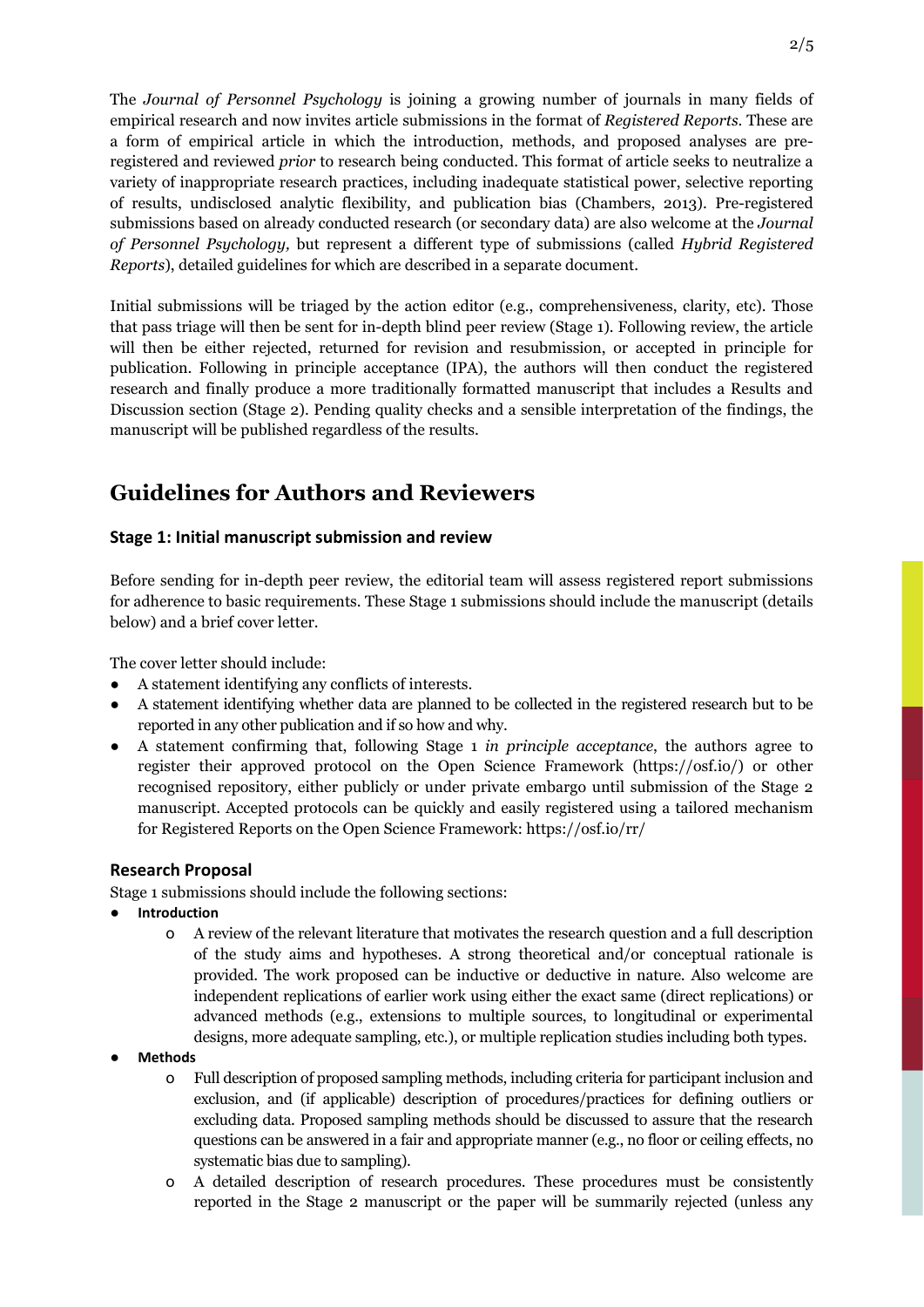deviation from the procedures outlined at Stage 1 is approved by the editors in advance of Stage 2 submission).

- o Proposed analysis pipeline, including a precise description of all planned analyses, as well as a rationale for the choice of analyses. Any planned covariates or regressors must be stated, including a rationale for their inclusion. Often, proposed analyses involving covariates should be reported with and without the covariate(s) included. Where analysis decisions are contingent on the outcome of prior analyses, these contingencies should be specified. Only pre-planned analyses can be reported in the main Results section of Stage 2 submissions. However, unplanned *post hoc* analyses will be admissible in a separate section of the Results.
- o Studies involving null hypothesis significance testing must include *a priori* statistical power analysis. Estimated effect sizes for power analysis should be justified with reference to the existing literature; we ask study proposals to be able to detect an adequate effect size on the basis of the existing literature in the area. For studies involving Bayesian hypothesis testing, the predictions of the theory must be specified so that a Bayes factor can be calculated.
- o In replication studies, the form of replication (direct, advanced, or both) must be indicated. Direct replications should adhere to the guidelines of the Open Science Collaboration (2012, p.658) for conducting replications, although neither public sharing of all materials nor restriction to experimental designs is required. With advanced replications, it should be explained in which way the methodological variation improves the rigor and reliability of the original research.
- **Preliminary Data**
	- $\circ$  An overview of preliminary data, such as pilot studies and additional (e.g., non-registered) studies, should be provided as supplementary material.

In considering Stage 1 papers, reviewers will be asked to assess:

- The significance/importance of the research and research question(s).
- The logic, rationale, and plausibility of the proposed hypotheses and/or research questions.
- The soundness and feasibility of the methodology and analysis pipeline (including statistical power analysis where applicable).
- Whether the authors have proposed measures and procedures that are of sufficient methodological rigor to ensure that the results obtained are able to test the stated hypotheses.
- Whether the proposed sampling methods and sample size provide a good test of the stated hypotheses or permit answering the research questions (e.g., sufficient power, no major floor or ceiling effects, no systematic bias or distortion).

Following Stage 1 peer review, manuscripts will be rejected outright, offered the opportunity to revise, or receive in principal acceptance (IPA) indicating that the article will be published pending accurate and complete realization of the proposed research and analyses, as well as a defensible and evidence-bound interpretation of the results. Note, IPA decisions are time bound. The usual time limit for Stage 2 submissions after an IPA is granted is 12 months. Time extensions will be considered on a case-by-case basis.

Please note that any deviation from the planned research procedures or inconsistencies between methods from Stage 1 to Stage 2, regardless of how minor it may seem to the authors, could lead to rejection of the manuscript**.** If authors feel that circumstances may force them to deviate from pre-approved procedures, they should inform the action editor in detail about proposed deviations and await his/her response before implementing any changes. The action editor may decide on a case-by-case basis to seek the external reviewers' advice on suggested changes before making a decision. Note that registered analyses must be undertaken, but additional unregistered analyses can also be included in a final manuscript.

Should authors wish to withdraw their submission after IPA, the journal will publicly record these submissions in a section called *Withdrawn Registrations*. Information given in this section will include authors, title of the submission, abstract approved in stage 1, and a brief statement concerning the reason(s) for withdrawal. Partial withdrawals are not possible (e.g., withdrawal of one study for proposals containing a series of studies).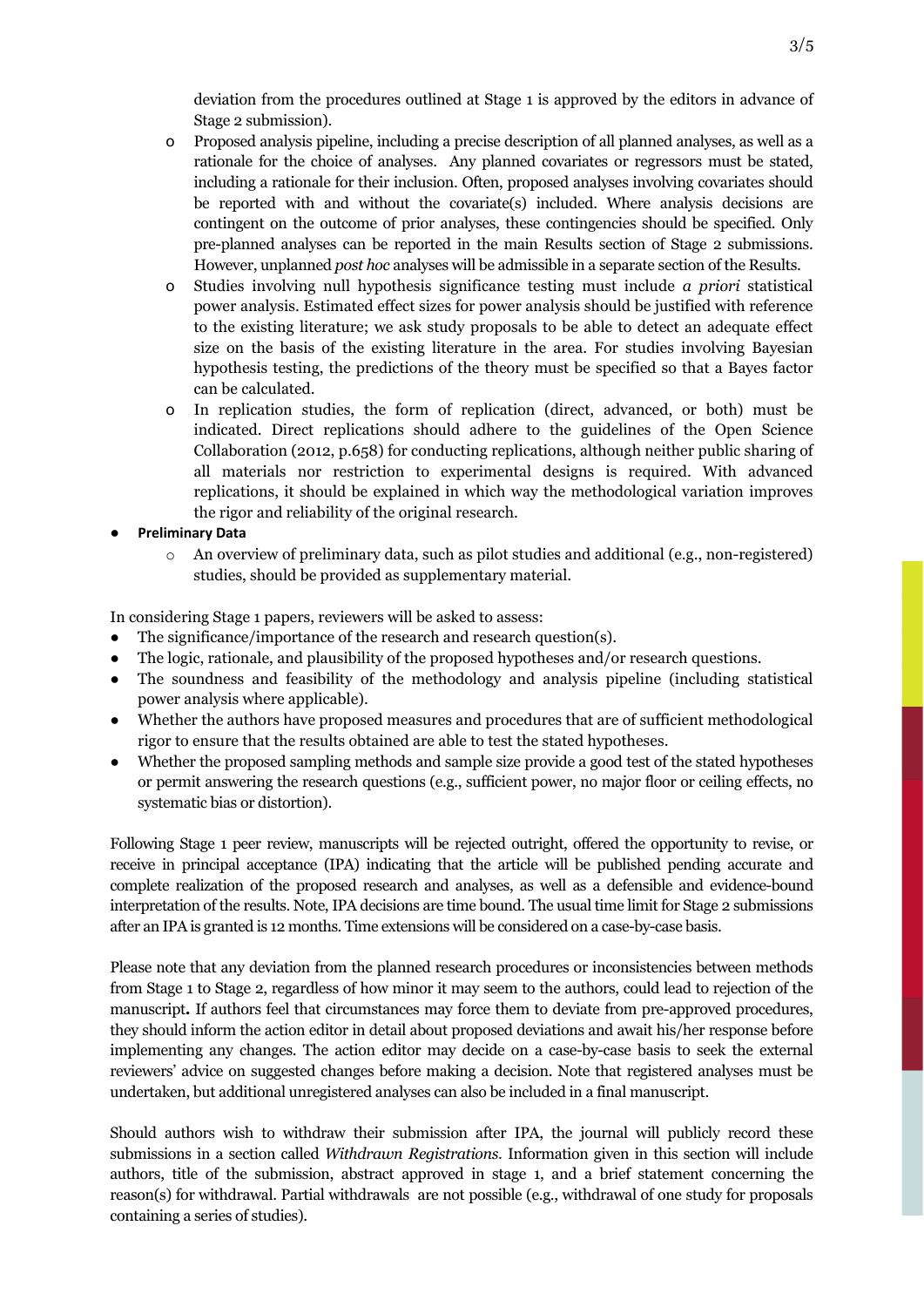#### **Stage 2: Full manuscript submission and review**

Authors prepare and resubmit their manuscript for full review. This is a full and traditional manuscript, with the following additions:

- **Background and Rationale** 
	- o Please note that **the Introduction should not be altered from the approved Stage 1 submission, and the stated hypotheses should not be amended or appended,**  unless changes are explicitly suggested in an editorial decision letter prior to Stage 2. Depending on the timeframe, new relevant literature may have appeared between Stage 1 and Stage 2. Any such literature should be covered in the Discussion. The manuscript must also contain the URL of the approved Stage 1 protocol on the Open Science Framework or other recognised repository. If the protocol was registered under a private embargo then the embargo must be released and the protocol made fully public at the point of Stage 2 submission.

#### ● **Methods**

- o The Stage 1 description of planned sampling methods should be revised to describe actual sample characteristics. Of course, samples larger than planned *a priori* are permitted without justification. However, any other deviation from sampling methods pre-approved in a decision letter may lead to rejection.
- o Stage 1 descriptions of proposed instruments and procedures should be edited for language to describe actual methods, and be amended by information on psychometric properties in the present research. Yet no substantive changes to these subsections should be made except with editorial approval in writing.
- o Planned analyses must not be altered substantively from the approved Stage 1 submission, but the respective section should be shortened to a format sufficient to inform regular readers of the published article.
- **Results and Discussion**
	- o The outcome of all registered analyses must be reported in the manuscript, except in rare instances where a registered and approved analysis is subsequently shown to be logically flawed or unfounded. In such cases, the authors, reviewers, and editor must agree that a collective error of judgment was made and that the analysis is inappropriate. In such cases, the analysis would still be mentioned in the Methods but omitted with justification from the Results.
	- o It is reasonable that authors may wish to include additional analyses that were not included in the registered submission. For instance, a new analytic approach might become available between IPA and full review, or a particularly interesting and unexpected finding may emerge. Such analyses are admissible but must be reported in a separate section of the Results titled "*Additional analyses.*" Where the interpretation depends on inferential statistical analysis, authors should be careful not to base their conclusions entirely on the outcome of statistically significant exploratory tests.
	- o Exact *p* values and effect sizes must be reported for all null hypothesis significance tests, as well as for all exploratory/additional analyses.

#### ● **Miscellaneous Information**

o Any other pertinent information. It is better to provide too much information than too little information.

The resubmission will ideally be considered by the same reviewers as at Stage 1. In considering papers at Stage 2, reviewers will be asked to decide:

- Whether the Introduction and Methods are the same as in the approved Stage 1 submission. (If the action editor should have approved any substantive changes between Stages 1 and 2, this will be explained to external reviewers in the invitation letter.)
- Whether results are reported clearly, appropriately, and consistently with what was registered.
- Whether any unregistered additional statistical analyses are justified, methodologically sound, and informative
- Whether the authors' conclusions are justified given the data (e.g., absent meaningful bias).